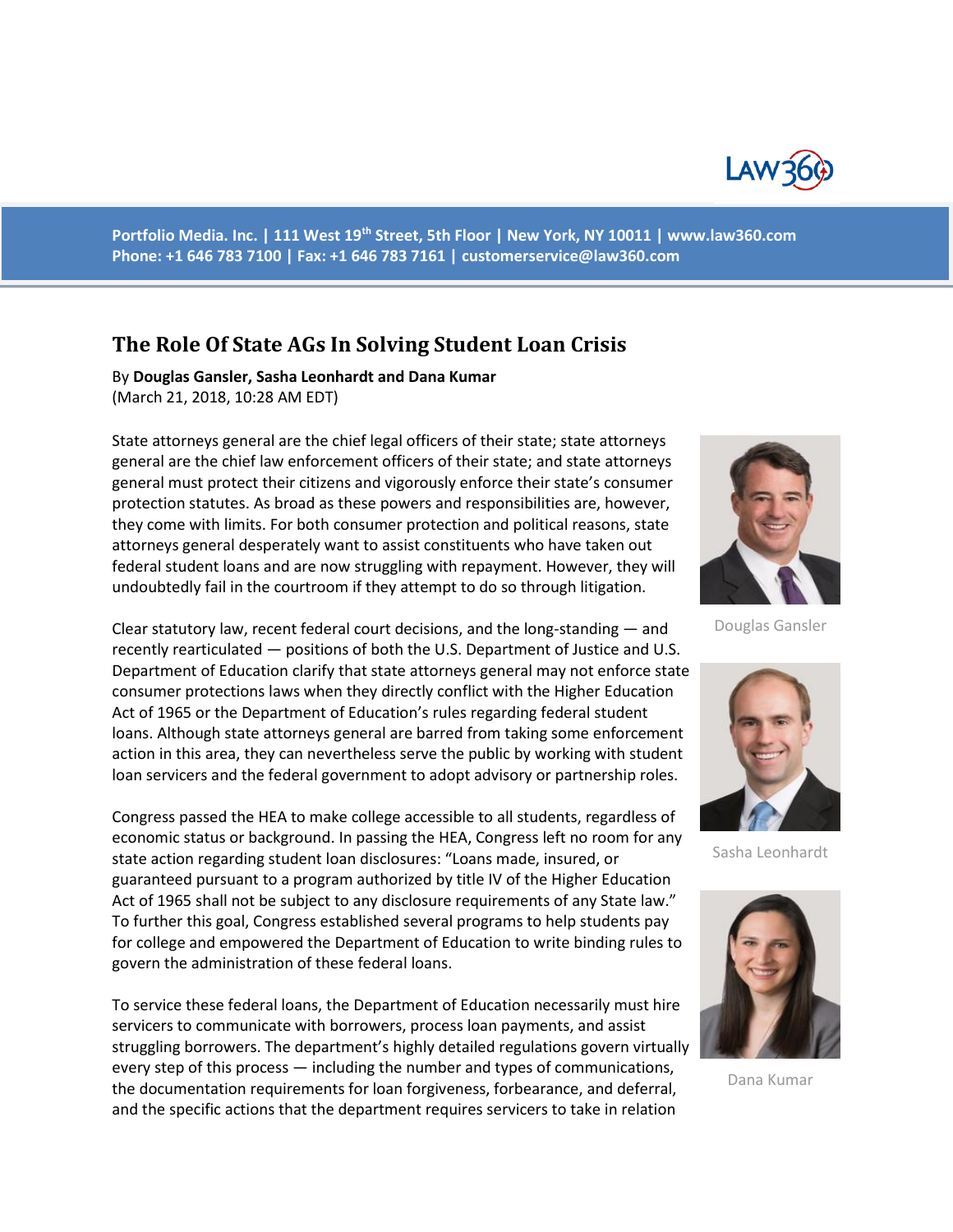to delinquent borrowers. Critically, in the interest of ensuring uniform student loan servicing nationwide, Department of Education regulations prohibit student loan servicers from taking any action that would conflict with these regulations.

Although access to higher education has created lifelong benefits for millions of students, the increasing number of citizens pursuing higher education and the enduring challenges of the recent recession have also resulted in a number of student borrowers falling behind in making their student loan payments. To help these borrowers, student loan servicers have increased their outreach activity. And as some student loan borrowers have struggled with repayment, state attorneys general have sought to find ways to help.

In some instances, state attorneys general have filed suit against federal student loan servicers, arguing that servicers' forbearance and deferral requirements and customer contact activities — all of which are clearly established by federal regulations — violate state consumer protection statutes. While the desire to help student loan borrowers is laudable, it is — as demonstrated above — well-established and irrefutable that federal law preempts state law disclosure and servicing claims related to federal student loans consistent with Congress' goal of creating a uniform nationwide loan program.

Earlier this month, the Department of Education issued a notice reaffirming its view that the HEA preempts any state laws that impose additional regulatory requirements upon federal student loan servicers. Critically, this guidance emphasizes that states can neither impose additional disclosure requirements, nor can they file lawsuits based upon the theory that federal student loan disclosures were inadequate or incomplete. Although some have criticized this guidance as overreaching, such a view is simply incorrect. Since 1990, the Department of Education's unambiguous view has been that it has the right under federal law to set servicing standards for federal student loans, and for two decades this position was largely unchallenged. In 2010, the department's interpretation of the HEA was ratified by the Ninth Circuit in Chae v. Sallie Mae, in which the court held that the HEA "expressly preempted" the plaintiffs' claims that certain federal student loan servicing practices violated California law. Critically, both the Department of Education and the DOJ — then under President Barack Obama intervened in Chae to support the student loan servicer's federal preemption argument.

More recently, the reasoning in Chae was reaffirmed in Nelson v. Great Lakes Educational Loan Services Inc. In Nelson, the plaintiff alleged that a federal student loan servicer did not inform its borrowers of alternative repayment options, and this was a violation of state laws prohibiting unfair or deceptive acts or practices. Citing Chae, the Nelson court similarly held that the HEA expressly preempted state law claims that conflict with the HEA's disclosure requirements. (Ironically, the plaintiff in Nelson was an assistant attorney general in a state attorney general's office when she filed the case.) As an aside, the Department of Education already requires disclosure of alternative repayment options on every monthly billing statement.

The Department of Education is not alone in its view. As recently as January, the DOJ reasserted its position that the Department of Education's regulations preempt state law enforcement actions for federal student loans. In an ongoing case filed by a state attorney general against a federal student loan servicer, the DOJ submitted its own statement of interest arguing that federal preemption preserves "the important federal interests in cost-effectively and uniformly administering and streamlining the federal student loan programs." Beyond the Department of Education's recent notice, Chae, Nelson and the DOJ's statement of interest make clear that federal law preempts state law claims that conflict with the HEA; as such, state attorneys general cannot prevail with these claims in litigation.